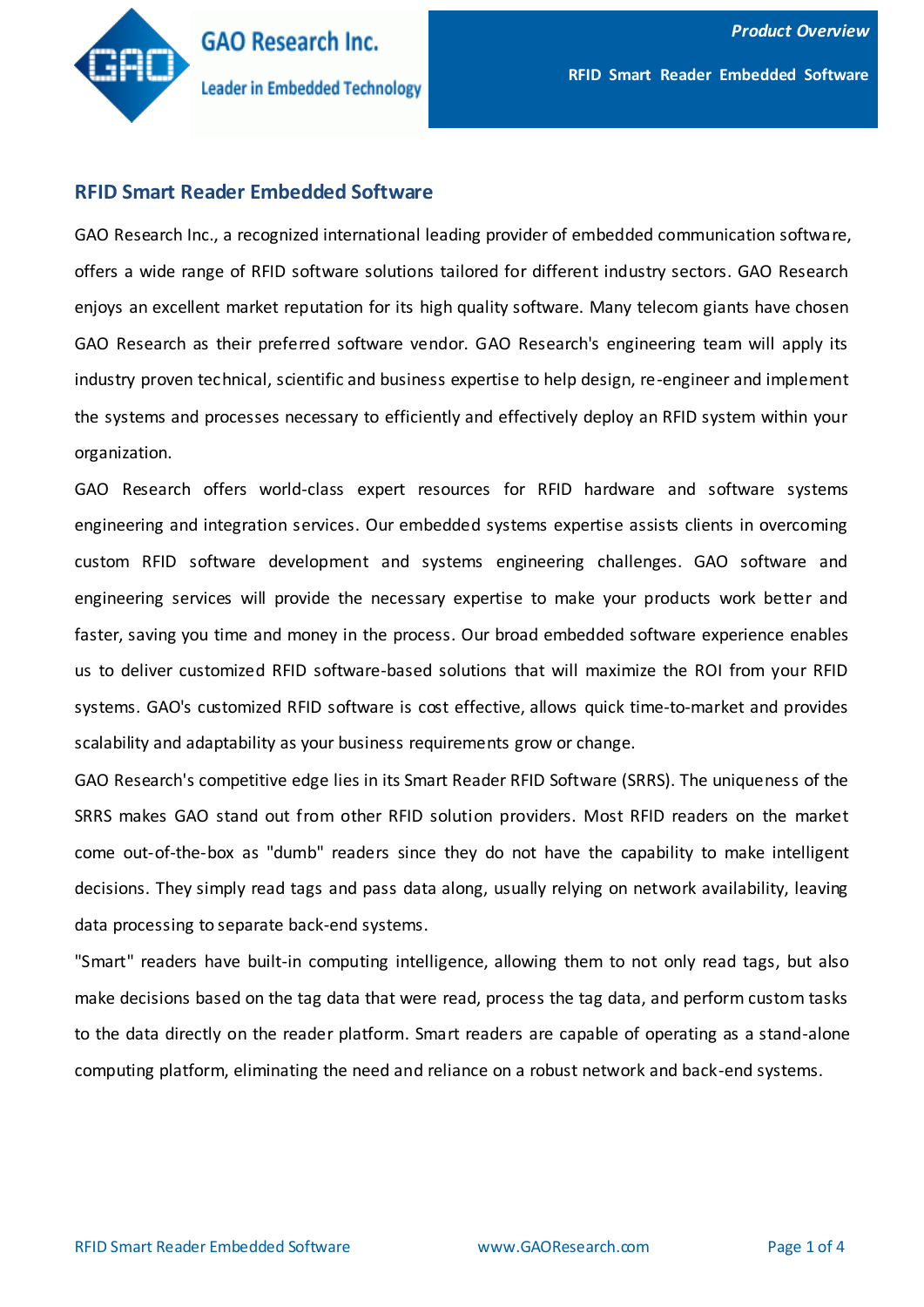

### **Some examples requiring the use of a smart reader are:**

- Process control applications requiring transaction processing at read points
- Applications requiring data storage on readers for convenience, added performance, and an extra layer of reliability
- System deployments where a network is unavailable, unreliable, or impractical

Although most RFID readers do come out-of-the-box as "dumb", many of which actually possess the necessary hardware and computing power to function as a full-fledged smart reader. Many dumb readers have hidden processing potential that is often found on a microprocessor outside of basic RFID electronics that is not being used to its full capacity. This processing power can be tapped into and utilized by writing custom software that runs on the specific reader's hardware.

Even with smart readers that have purpose-built hardware, the manufacturer provides only the most basic operations for tag data processing. This set of basic functionality is often insufficient for a customized RFID system deployment, nor does it allow the customer to maximize their ROI on the smart reader. No two customer's needs and requirements are the same, and it is up to the system integrator to maximize the potential of their smart readers.

GAO Research can help you smarten up your dumb reader, or smart reader deployments that are lacking in custom software. GAO develops customized software that runs embedded on the RFID reader, enabling it to function as a standalone intelligent reader performing specific tasks, tailored exactly to what your application requires.

GAO Research's engineering team will analyze your needs and your objectives to identify the appropriate application solutions for your business. We will provide a case summary at the end for your review, which will include the following aspects: your business strategies and long term plan, key factors to a successful RFID deployment, practical business case for the RFID solution. It also includes whether they are scalable, upgradeable and are cost effective. It will be served as the design reference document.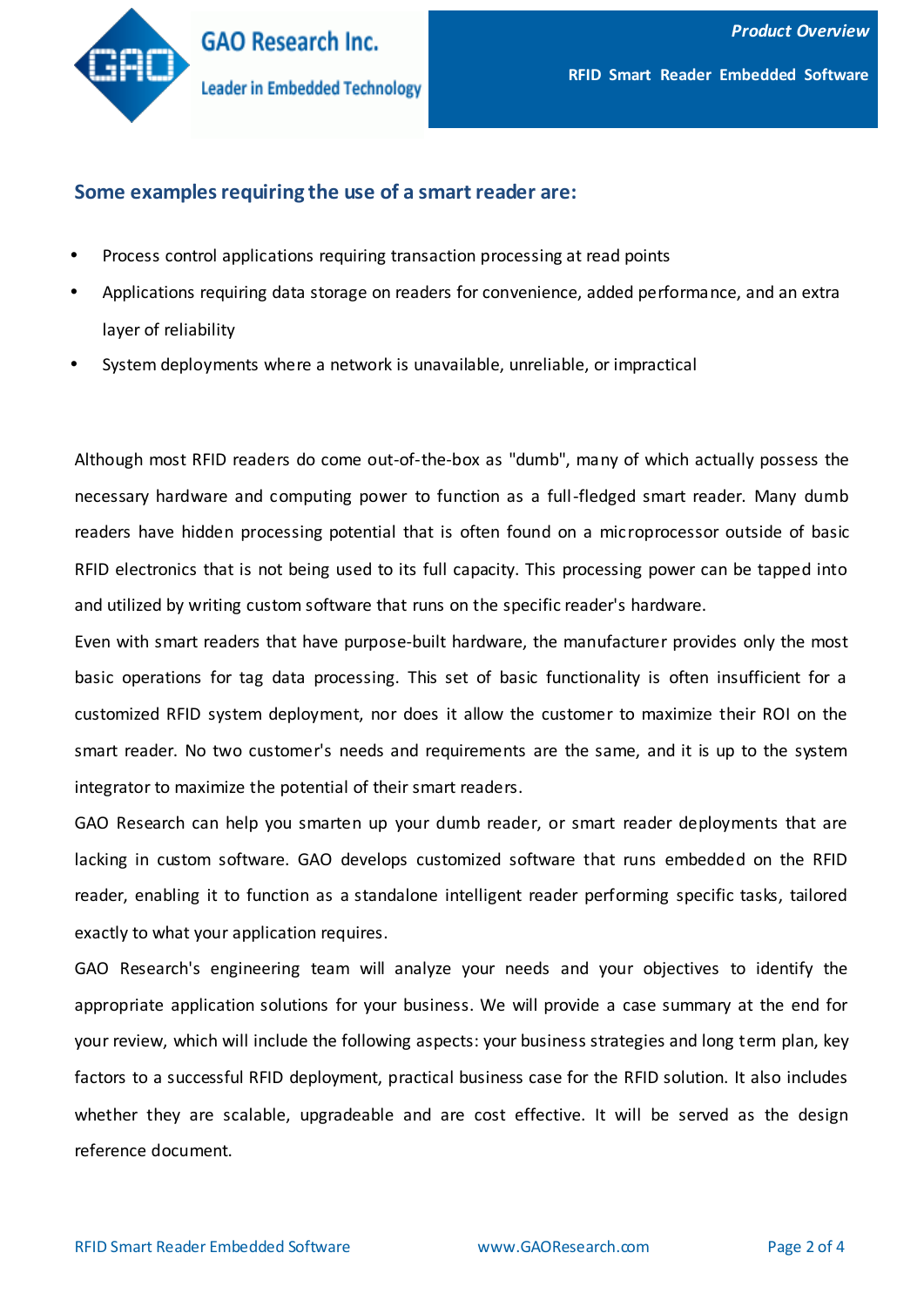

The software solutions listed below span a variety of domains where the primary requirement is to track and monitor assets and personnel in indoor or outdoor environments; and readers must function as a standalone unit without access to any external network. GAO achieves this by writing software to perform customized, unique tasks that run directly on the RFID reader allowing processing at the read point.

| Access Control             |
|----------------------------|
| <b>Asset Tracking</b>      |
| Bar Code                   |
| <b>Building Management</b> |
| Construction               |
| Data Centers               |
| <b>Event Management</b>    |
| Field Service              |
| <b>Fleet Maintenance</b>   |
| <b>Healthcare</b>          |
| Industrial Laundry         |

Industrial Painting Library Management Livestock Manufacturing Marinas Oil & Gas Industry Parking Control Railway Returnable Transit Items Supply Chain Waste Management

## **Leadership in Embedded Communications Software**

With over a decade of experience, GAO leads the embedded communications software market by providing comprehensive modem, fax, speech, and telephony technologies; broad technical expertise; and unsurpassed support to our world-class customers including electronics, communications, and semiconductor companies across the globe. GAO's software integrates easily with MP3, MPEG, TCP/IP, and most popular real-time operating systems.